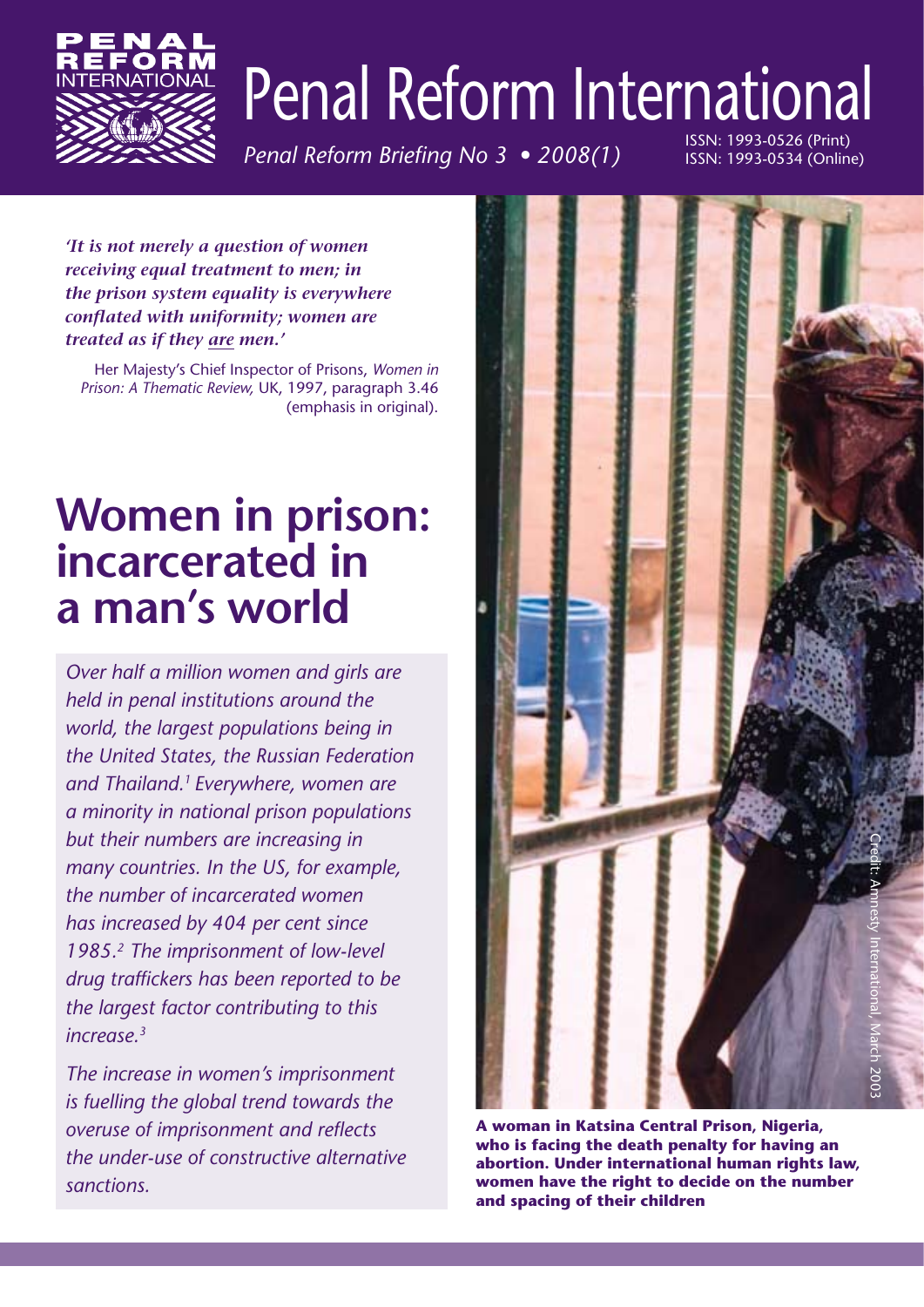### **Causes of incarceration**

Some factors leading to women's imprisonment are common: in the main, they have committed petty, non-violent offences; they come from impoverished and marginalised parts of society; and they tend to have a background of physical and emotional abuse, mental health problems and alcohol or drugs dependency. Women's imprisonment is closely related to poverty, both as the reason for women's offences and because women often cannot afford legal services or to pay fines or bail. Female prisoners are often primary or sole carers and their incarceration can have a devastating effect on their family, particularly on young children.

In other respects, the profile of women's imprisonment relates to the differing legal, political, and cultural contexts of the societies in which they live. For example, until April 2007, women in Uganda found guilty of adultery could be fined or imprisoned, although a married man having an affair with an unmarried woman faced no punishment. Visiting women's prisons in Afghanistan, the UN Special Rapporteur on Violence Against Women found that a minority of the prisoners had been incarcerated for offences such as theft, drug trafficking, assault or murder. The majority were detained on charges such as adultery, which included remarriage after divorce, and 'running away from home'4

#### **Fig. 1 Female imprisonment: largest female prison populations and highest rates of female imprisonment as a percentage of the total prison population**

| Female prison population<br>(number of women and<br>girls in penal institutions) |         | Female prisoners as a<br>% of the total prison<br>population |      |
|----------------------------------------------------------------------------------|---------|--------------------------------------------------------------|------|
| <b>USA</b>                                                                       | 183,400 | <b>Maldives</b>                                              | 21.6 |
| China                                                                            | 71,286  | Monaco                                                       | 20.6 |
| <b>Russia</b>                                                                    | 55,400  | Hong Kong                                                    |      |
| <b>Thailand</b>                                                                  | 28,450  | (China)                                                      | 22.1 |
| India                                                                            | 13,355  | Myanmar                                                      | 17.8 |
| <b>Brazil</b>                                                                    | 11,000  | Thailand                                                     | 17.2 |
| Mexico                                                                           | 10,068  | <b>Kuwait</b>                                                | 14.9 |
|                                                                                  |         | Qatar                                                        | 11.8 |

Sources: R Walmsley, *World Female Imprisonment List,* International Centre for Prison Studies, London, 2006; World Prison Brief, accessible at www.kcl.ac.uk/depsta/rel/icps/worldbrief/world\_brief.html. 5

### **Women in prison**

*'Some of the guidance material I have seen, particularly that of the Prison Service, although well-meaning, starts from the premise, "This is how we do it for men, how can we tweak it to accommodate women?" This approach is unacceptable.'6*

Prisons are single sex, coercive institutions designed to hold men in a secure environment. Women's prisons are a poor adaptation of this model. Women's experience of the criminal justice system, including prison, is significantly different from men's so it is important that the regimes under which women are held respond to women's specific needs. Although women are a minority of the prison population, they should have equal access to services and facilities.

The fact that there are fewer women in prison means that there are a smaller number of women's prisons. The consequences of this include women being held at a greater distance from their communities and families – a particular hardship for women with children.

Because of their limited numbers, a women's prisons may house women convicted of a wide range of offences but the overall regime will be determined by the maximum security requirement.<sup>7</sup> Indeed, overall security requirements are designed for the male prison population and as such discriminate against women prisoners who are mostly imprisoned for non-violent offences. In addition, misclassification impacts negatively

- 1 International Centre for Prison Studies (ICPS), World Prison Brief, <accessed at www.kcl.ac.uk/depsta/rel/icps/ worldbrief/world\_brief\_background.html>
- 2 The Sentencing Project, *Women in the Criminal Justice System Briefing Sheets,* Washington DC, 2007. Men's imprisonment has increased by 209 per cent over the same period.
- 3 JFA Associates, *Unlocking America: Why and How to Reduce America's Prison Population,* November 2007.
- 4 *Mission to Afghanistan* (9-19 July 2005), UN Doc E/ CN.4/2006/61/Add.5, February 2006, paragraph 41.
- 5 Female prison populations range from less than 10 (in countries such as Gambia and the Caribbean Islands of Dominica, Grenada, St Kitts and Nevis and St Lucia) through to nearly 200,000, as in the USA. Female prisoners generally constitute between two and nine per cent of the total prison population, with 4.3 per cent representing the median level. Twelve countries exceed that percentage (Walmsley 2006).
- 6 Baroness J Corston, *The Corston Report: a review of women with particular vulnerabilities in the criminal justice system,*  Home Office, London, 2007, paragraph 2.22.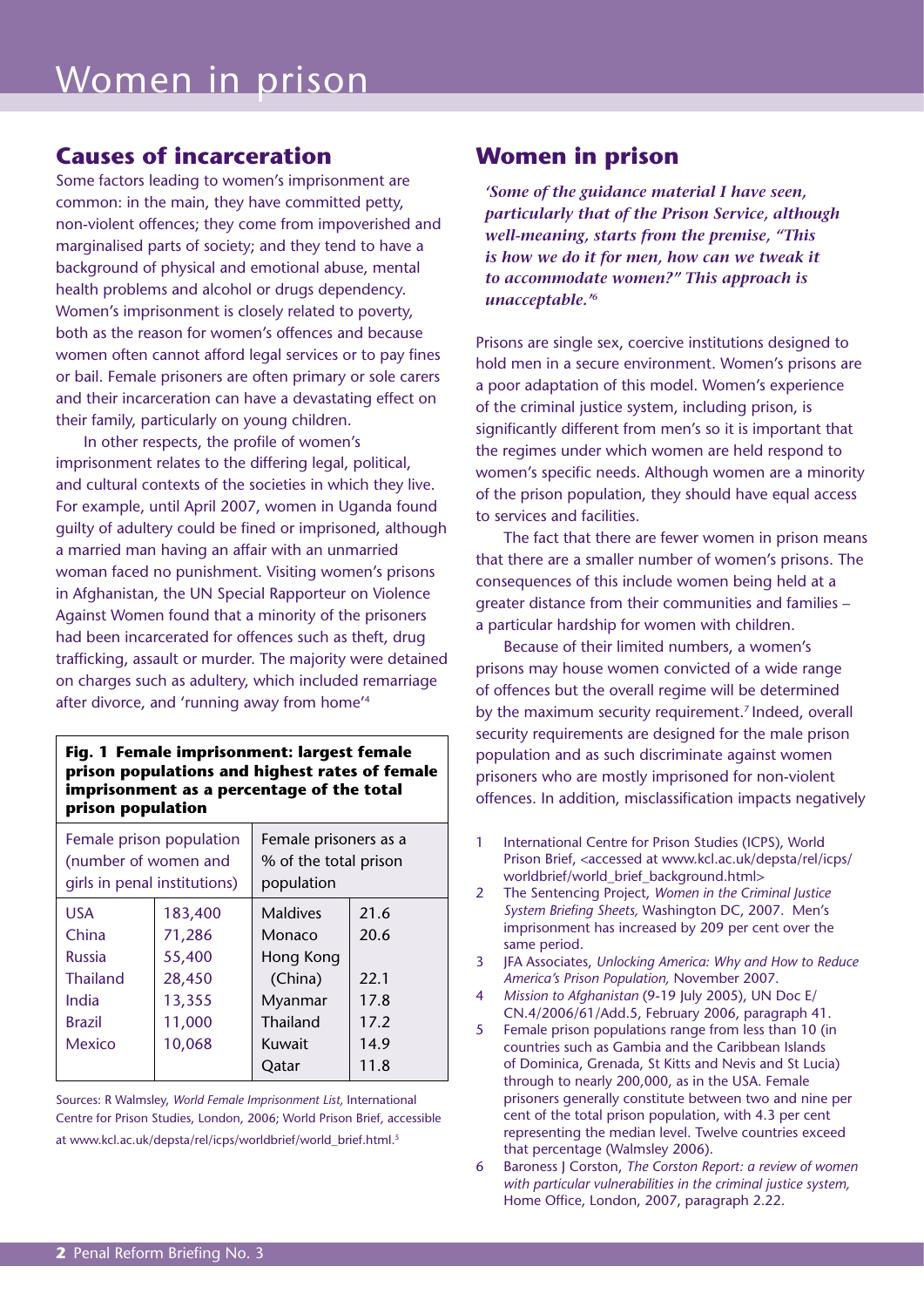on a prisoner's access to a wide range of facilities including educational and medical services.

*'Women are unfairly assessed according to social and personal disadvantages in their background over which they have no control. For example, if an individual is assessed as having been the victim of spousal abuse or was considered unemployed at the time of arrest, she will be identified as having a need in those areas. The greater the number of identified needs, the higher the resulting assessment of her risk and later security classification.'8*

Most countries now include women in all roles in the criminal justice system – police, lawyers, judges and prison staff – but they may be expected and required to work according to a historically male-dominated system.

*'Ten years ago, there was only one federal facility for women offenders in Canada – the Prison for Women in Kingston, Ontario. Since the opening of this facility in 1934, numerous task forces and royal commissions have called for its closure. This is not surprising, given that the institution was geographically isolated (many women were incarcerated far away from their families, friends, and communities); it lacked programming specific to women's needs; it had limited space, ventilation, and privacy; it could not fully meet the cultural and spiritual needs of Aboriginal offenders; and its environment only supported the language requirements of its English-speaking majority.'* Correctional Service Canada, The Transformation of Federal Corrections for Women, <accessed at www. csc-scc.gc.ca/text/pblcttl-eng.shtml>

Bias can be reflected at every stage of a woman's experience of the criminal justice system: women who report domestic violence may be ignored or further abused by the police; conditions for women in pre-trial detention are often worse than for sentenced prisoners;<sup>9</sup> and women may face harsher sentences because of perceptions that only 'bad' women commit criminal offences.10 Moreover, women's ethnicity, nationality or sexuality can add to their disadvantage.

*'Regrettably, the general decrease of the incarceration rate resulting from the Sentencing Reform Act has not had beneficial effects on* 

*the problem of over-incarceration of Canada's Aboriginal population. On the contrary, the over-representation of Aboriginals – particularly Aboriginal women – among the prison population has become even more marked. The Working Group was told that this is due to a number of reasons, including the demographic structure of the Aboriginal population, their growing urbanization and impoverishment, accompanied by high unemployment rates and lesser enjoyment of physical and mental health.'11*

*'In Brazil, as in other countries in Latin America and Asia, police stations staffed solely by women have been set up to facilitate the reporting of crimes against women.*

*Everyone knew that violence against women was not uncommon in Brazil, but no one really knew how prevalent it was until women officers started compiling statistics.*

*In the first year of operations, the number of charges filed by officers in women's stations was more than double the number of charges for similar crimes against women filed by the predominantly male officers in regular precincts.'*

A Downie, 'Brazilian victims of domestic violence seek assistance from precincts staffed entirely by women', The Christian Science Monitor, 20 July 2005.

### **Pre-trial detention**

*'Lucia's husband refused to give her money to support their three children. One night Lucia took US\$35 from her husband's wallet and bought food. Her husband was furious and filed a police* 

- 7 BBC, 'New prison needed for women', *BBC News Online,* 11 July 2001. <accessed at http://news.bbc.co.uk/1/hi/ uk/1434483.stm>
- 8 Sisters Inside, *What is wrong with the classification system?* Australia, undated <accessed at www.sistersinside.com. au/media/CLASSIFICATIONSYSTEM.doc>
- 9 L Townhead, *Pre-Trial Detention of Women and its Impact on Their Children,* Quaker United Nations Office, Geneva, 2007.
- 10 H Kennedy, *Eve was Framed: Women and British Justice,*  Vintage, London, 1993.
- 11 UN Working Group on Arbitrary Detention, Visit to Canada (1–15 June 2005), UN Doc E/CN.4/2006/7/Add.2, 5 December 2005, paragraph 51.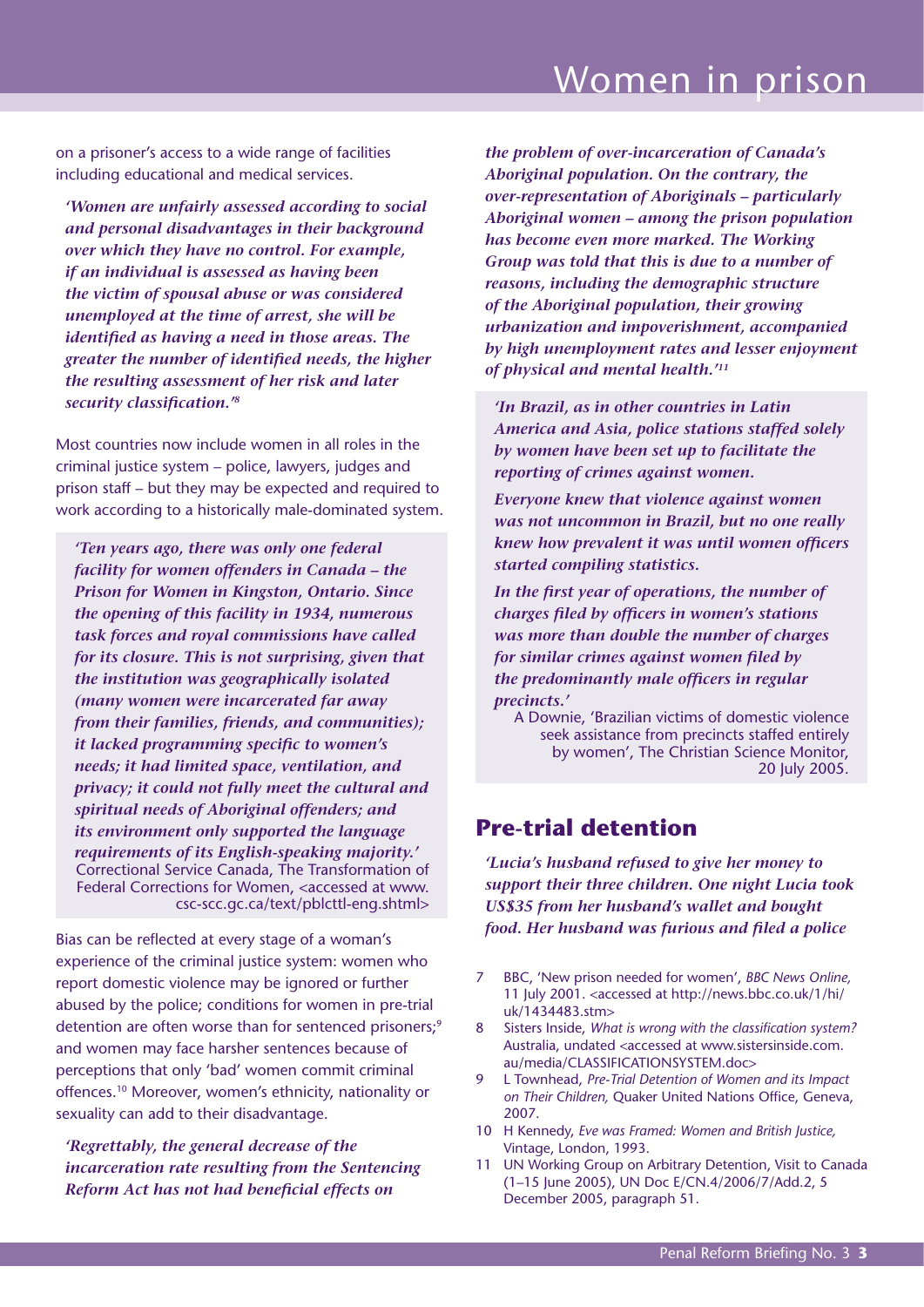#### *report. Lucia was charged with theft and placed in pre-trial detention. He refused to pay for her bail and she spent four months in prison.'12*

Under international standards, detention pending trial is a measure of last resort and is only permitted under certain conditions, for example when there is a risk of the suspect failing to appear for trial or interfering with witnesses, evidence or other trial processes, or committing further offences and there is no alternative way that the risk can be addressed other than detention.13

Law and policy may not provide alternatives to imprisonment. Certain categories of offence or offender may be denied bail. Usually, this is for serious offences, but most women are accused of petty non-violent offences which should not require pre-trial detention. In England and Wales, for example, a study found that six out of 10 women imprisoned while awaiting trial were subsequently acquitted or given a non-custodial sentence.<sup>14</sup> Women may not have the money required to access bail.

Conditions of detention are often more restrictive than those of convicted prisoners.15 Pre-trial detainees may have limited contacts with other prisoners, fewer opportunities for medical treatment or educational or work programmes, and restrictions on family contact, including visits, which impacts disproportionately women with care responsibilities and on their children. Convicted prisoners appealing against their sentence or conviction may remain in the harsher conditions of pre-trial detention until the legal procedures have been completed. Furthermore, as the UN Working Group on Arbitrary Detention has noted:

#### *'As empirical research in many countries has shown that defendants who are not detained*

*pending trial have significantly better chances to obtain an acquittal than those detained pending trial, the bail system deepens further the disadvantages that the poor and marginalized face in the enjoyment of the right to a fair trial on an equal footing.'16*

### **Safety in prison**

*'… the report that a young woman, possibly as young as 15, was left to share a cell in a police station with around 20 men and is said to have been repeatedly sexually abused, does stand out for its sheer horror.* 

*The fact that police officers involved then started to dispute her age, as if it mattered whether she was 15 or 20, does say something about the inability to grasp the scale of what had been done.* 

*The girl does not appear to have been helped by the involvement in the case of women officials at various levels.'17*

That women in prison are vulnerable to abuse, particularly sexual abuse, is frequently reported and always shocking.18 Such treatment violates the international prohibition on torture and cruel, inhuman or degrading treatment or punishment.<sup>19</sup> Both the occurrence of the abuse and its prohibition, stem from the fact that women prisoners are under the control of prison guards and are powerless.

The *UN Standard Minimum Rules for the Treatment of Prisoners* states that '[m]en and women shall so far as possible be detained in separate institutions; in an institution which receives both men and women, the whole of the premises allocated to women shall

- 12 Open Society Justice Initiative, *Myths of Pre-trial Detention in Mexico,* New York, 2005, p16.
- 13 See for example rule 6 of the *UN Standard Minimum Rules for Non-custodial Measures* (The Tokyo Rules).
- 14 Prison Reform Trust, *Lacking Conviction,* London, September 2004.
- 15 See for example, *Report of the Working Group on Arbitrary Detention,* Visit to Latvia, 23-28 February 2004, UN Doc E/ CN.4/2005/6/Add.2, 1 September 2004 paragraphs 58 to 66.
- 16 *Report of the Working Group on Arbitrary Detention,* UN Doc E/CN.4/2006/7, 12 December 2005, paragraph 66.
- 17 G Duffy, 'Rape case adds to Brazil jail notoriety', *BBC News Online,* 23 November 2007 <accessed at http://news.bbc.co.uk/1/ hi/world/americas/7109933.stm>
- 18 See for example reports by Amnesty International: http://web.amnesty.org/library/eng-373/index; Human Rights Watch: http://hrw.org/women/custody.html; or the UN Special Rapporteur on violence against women: http://www.ohchr.org/ english/issues/women/rapporteur/.
- 19 For a discussion on the distinction between torture and cruel, inhuman or degrading treatment or punishment see *Report of the Special Rapporteur on torture and other cruel, inhuman or degrading treatment or punishment,* UN Doc E/CN.4.2006/6, paragraphs 34 to 38.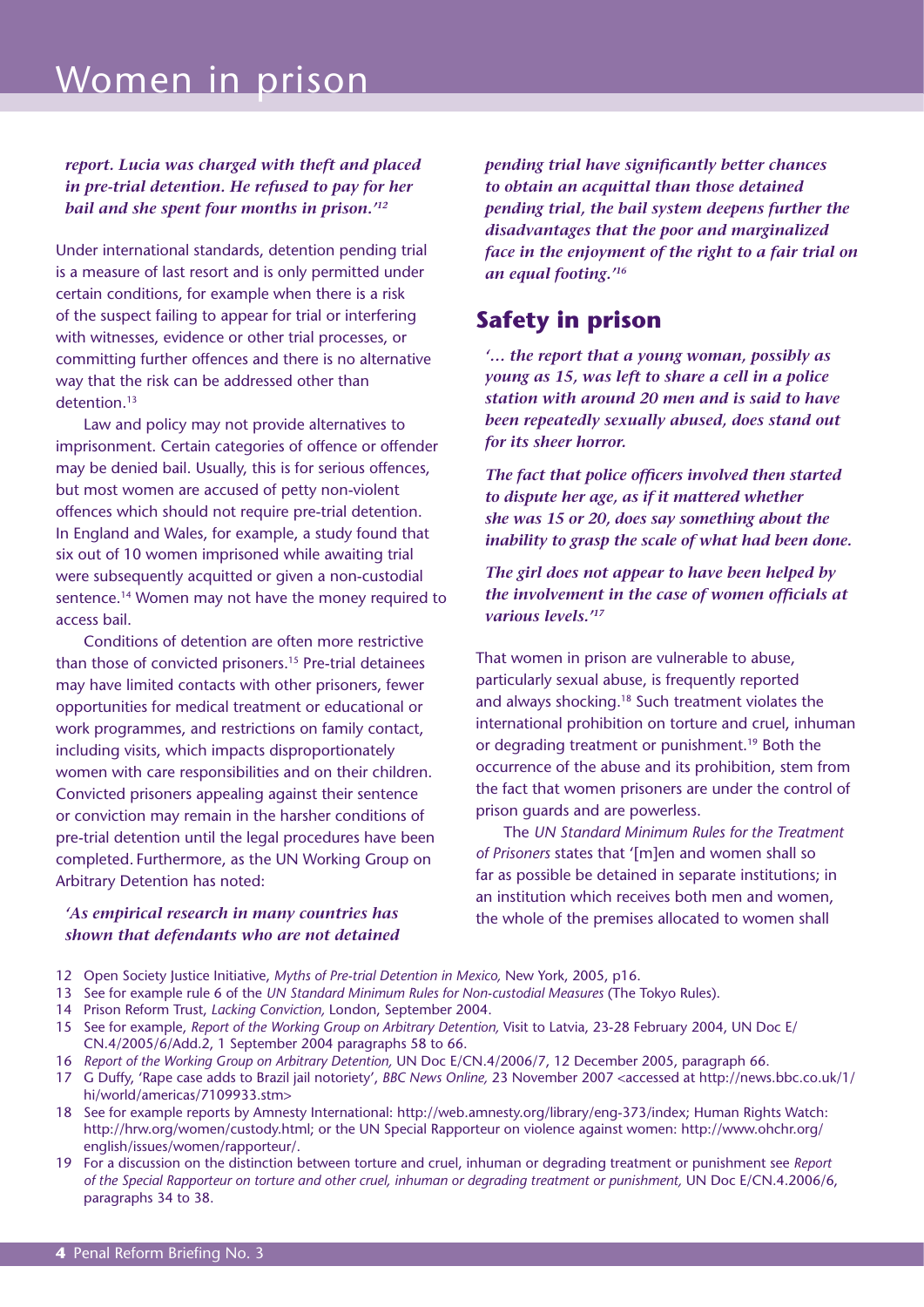be entirely separate.<sup>'20</sup> Rule 53 (2) states that '[n]o male member of the staff shall enter the part of the institution set aside for women unless accompanied by a woman officer.' Further, paragraph 3 states, '[w]omen prisoners shall be attended and supervised only by women officers. This does not, however, preclude male members of the staff, particularly doctors and teachers, from carrying out their professional duties...' However, this provision, even when enforced in the past, has often been abandoned to provide equal employment opportunities for female and male prison staff. What can happen as a result has been described as:

*'Given the power imbalance inherent in prison/ prisoner relationships and the hierarchy within the prison, relationships between prison guards and prisoners corrupt the prison environment and tend to exploit the women. Sanctioned sexual harassment, i.e. women being patfrisked by men and monitored in their rooms and in the showers by male corrections officers, is also prevalent. A woman who was housed in a Michigan prison said that 1985, when the prison system began allowing men to guard women in women's prisons, was the turning point; after that sexual misconduct accelerated.'21*

A 2004 survey of women on death row in the US found that much of their experience mirrored that of male death row prisoners, such as inadequate defence counsel, poverty, alcoholism, drug abuse and mental illness. However, the survey established that many women were victims of domestic abuse – a fact often withheld in court, even where it could have been a mitigating factor in their defence. In prison they were subjected to mistreatment and denied access to medical and other services normally available to their male counterparts. Particularly where they were the only death-sentenced woman, they were held effectively in isolation.22

As noted above, the power imbalance between the guards and the guarded, regardless, to a considerable degree, of the professionalism and commitment or the indiscipline and cruelty of the prison staff gives rise to abuse. The provision of a full and effective system of prison inspection and oversight backed by an independent and confidential complaints system is essential in preventing violence and abuse.

### **Health and well-being**

*'Being in prison is a health hazard: the health status of prisoners is generally lower than the rest of the population.'23*

The health status of prisoners is generally lower than that of the general population $24$  and women's health needs may be seriously neglected in a male-dominated prison system. Many women prisoners have a background of physical and sexual abuse or of alcohol and drug dependency and have not had adequate health care prior to their incarceration. Women in prison often have a higher level of mental health problems than women in the general population.25 Mental illness is often both a cause and a consequence of imprisonment: the rates of self harm and suicide are often greater among female than male prisoners and both are higher than in the outside community.26

Regarding England and Wales, Baroness Corston reports that:

*'Outside prison men are more likely to commit suicide than women but the position is reversed inside prison and the number of women taking their own lives in prison has increased in recent years, from one in 1993 to 13 in 2004. In 2003 women represented only 6 per cent of the prison population but accounted for 15 per cent of suicides. The statistics for 2005 and 2006 are more proportionate. Motherhood is a factor that* 

- 23 World Health Organization Europe, *Prison Health as part of Public Health,* Moscow Declaration, 24 October 2003.
- 24 Penal Reform International, *Health in Prisons: realising the right to health,* London, 2007.
- 25 See, for example, Prison Reform Trust, *Bromley Briefing,* London, May 2007, p14.

<sup>20</sup> Rule 8(a).

<sup>21</sup> *Report of the mission to the United States of America on the issue of violence against women in state and federal prisons,* UN Doc E/CN.4/1999/68/add.3, 9 January 1999, paragraph 55.

<sup>22</sup> American Civil Liberties Union, *The Forgotten Population: A Look at Death Row in the United States Through the Experiences of Women,* New York, 2004.

<sup>26</sup> J Palmer, 'Special requirements for female prisoners' in *Health in Prisons: a WHO guide to the essentials in prison health,* WHO, Geneva, 2007.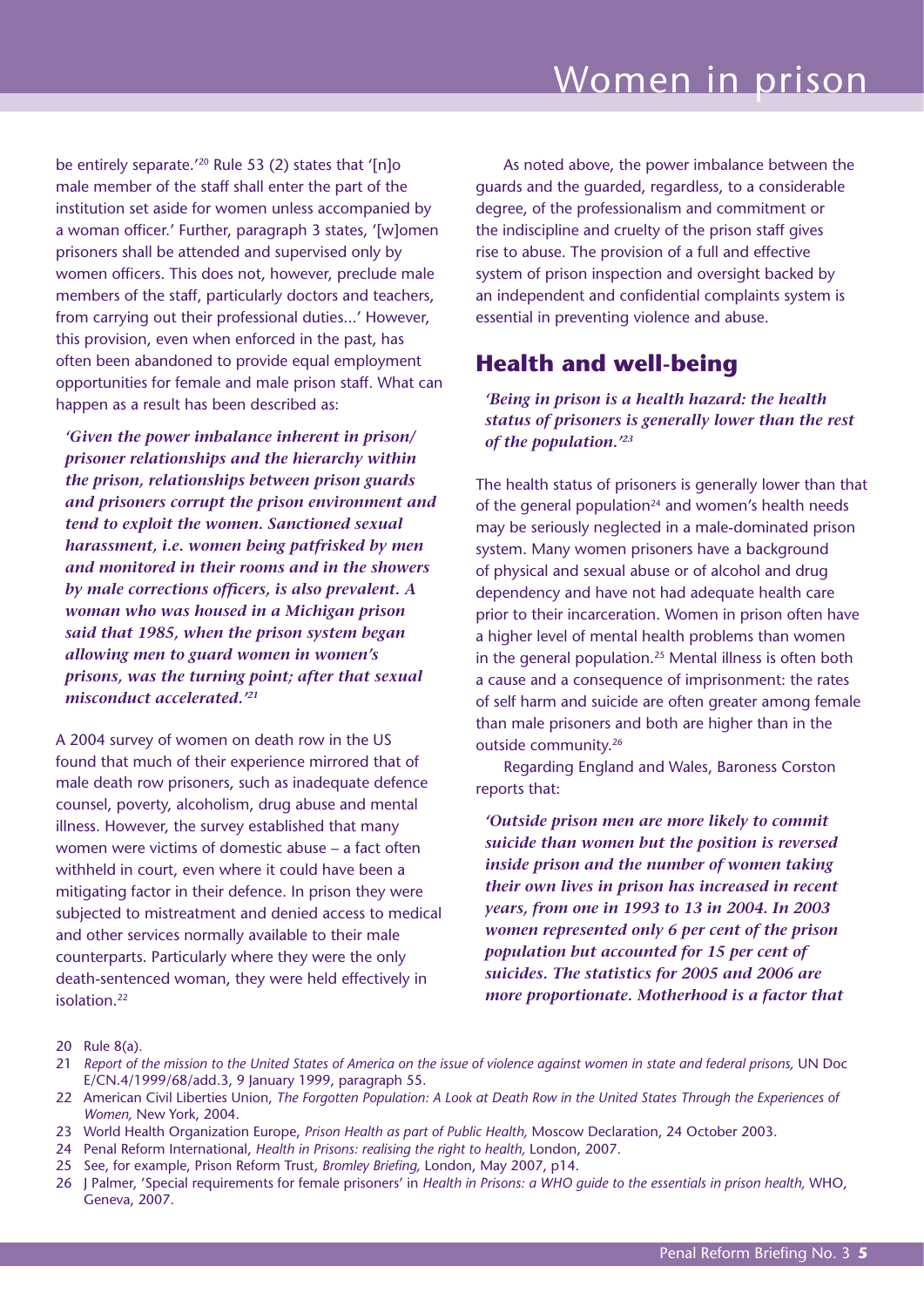

**Eye Camp at the Women's Prison in Jaipur, India Credit: PRI** Credit: PRI

*appears to protect women in the community against suicide but this protection does not apply in prison where mothers are separated from their children and those serving long sentences may lose their opportunity to have children.'27*

Longer sentences now being imposed in some countries mean that prisons have an ageing population that they are not equipped to support. A study of older women in prison in California, where in 2005 the state had approximately 7,500 prisoners aged over 55, noted that they must contend with prison rules that require them to drop to the ground for alarms, climb onto top bunks and undress for strip searches. Arguing that 'geriatric prisons'

are not a solution, the author of the report recommends reducing the number of older prisoners through a combination of early release programs and expansion of community-based alternatives to incarceration.28 It appears that few countries are giving due attention to an ageing prisoner population although, in the US, the non-governmental Project for Older Prisoners, POPS, has devised a risk-based approach towards the older prisoner population designed to achieve the supervised release of high-cost low risk prisoners and appropriate conditions for those who need to remain in prison.<sup>29</sup>

As noted above, security classification can affect access to medical treatment. In Queensland, Australia, for example, female prisons held in low security

- 28 H Strupp and D Willmott, *Dignity Denied: the price of imprisoning older women in California*, Legal Services for Prisoners with Children, San Francisco, December 2005.
- 29 POPS Testimony on Prison Reform and Older Prisoners before the House Judiciary Committee, 6 December 2007, jonathanturley.org. See www.nytimes.com/slideshow/2007/11/02/world/1103-JAPAN\_7.html for a report on male elderly prisoners in Japan.

<sup>27</sup> Corston, 2007.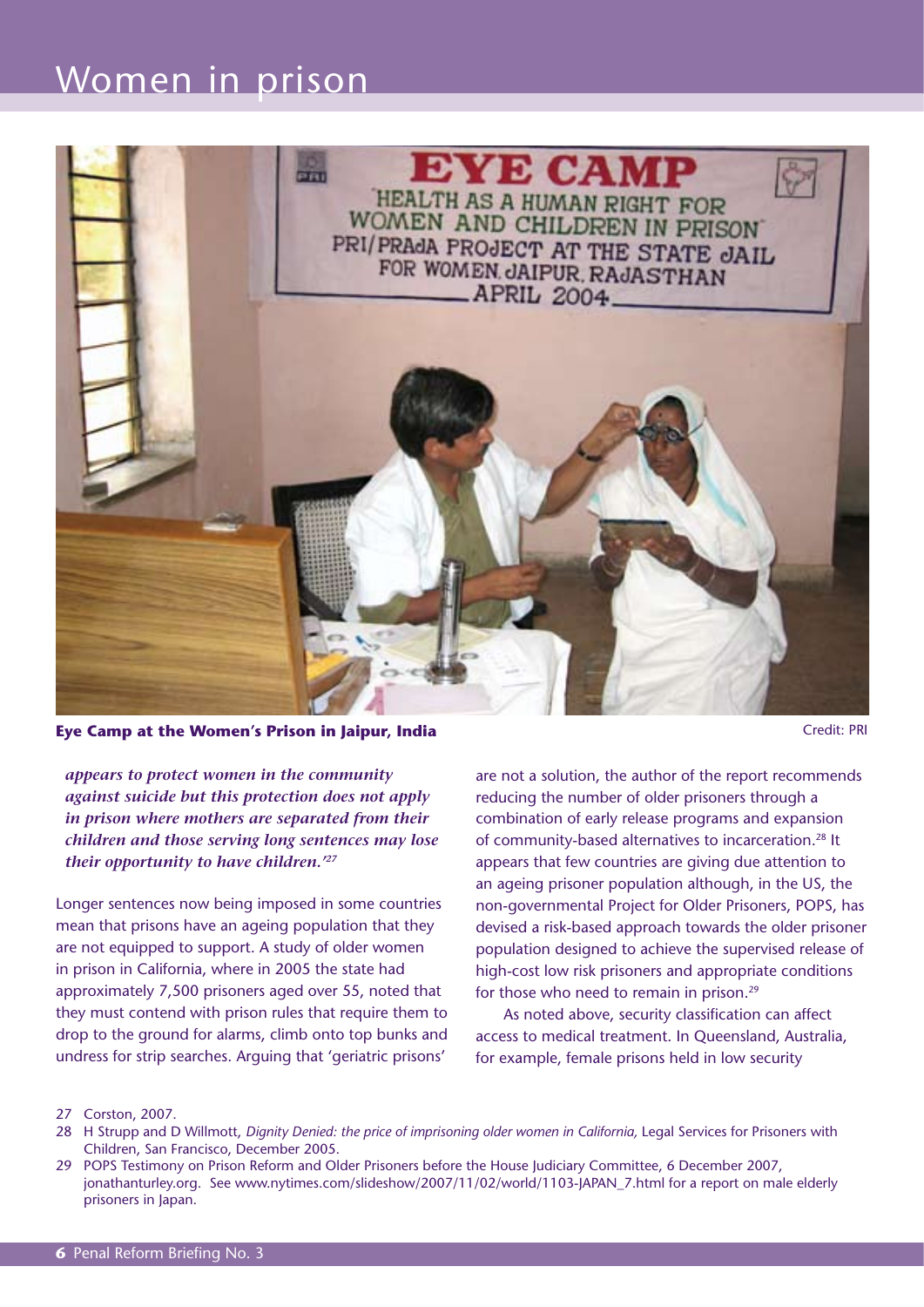accommodation could only be hospitalised or receive dental treatment at a restrictive high security facility with the result that a number of women refused medical treatment.<sup>30</sup>

At the most basic level, prison authorities around the world fail to cope with women's menstruation. They fail to provide sanitary napkins (or the locally accepted equivalent), provide them only as part of (limited) medical supplies or sometimes withhold them as punishment. Privacy, adequate bathing and washing facilities are often lacking.

*England: 'I was dismayed to find that in some of the prisons I visited there were toilets, often without lids, in cells and dormitories, sometimes screened by just a curtain, sometimes not screened at all. It is humiliating for women to have to use these facilities in the presence of others, most particularly during menstruation.'31*

*India: 'When a woman is menstruating it becomes a public event: … there is no privacy when she needs to 'change', no privacy when she needs to wash, and above all no privacy should she be suffering from cramps and doubling up in pain. The whole barracks knows and often the unkind ones taunt and joke about the woman who may be incapacitated.'32*

If prison authorities cannot cope with women's menstruation, how will they ensure that women enjoy the highest attainable standard of mental and physical health?

A recent report by the UN Special Rapporteur on the Right to the Highest Attainable Standard of Physical and Mental Health discussed the 500,000 annual, and largely preventable, cases of maternal mortality. PRI has been unable to ascertain what proportion of these occur among women prisoners but notes with concern the

Special Rapporteur's analysis that, '*in both developing and developed countries, the burden of maternal mortality falls disproportionately on ethnic minority women, indigenous*  women and women living in poverty',<sup>33</sup> a background shared by many women prisoners.

### **Maintaining family contact**

The situation of women giving birth in prison, women prisoners accompanied by small children or children separated from their mothers because of imprisonment is one of the most difficult questions around imprisonment. Many women prisoners are mothers and usually the primary or sole carer.

*'…It is somewhat perplexing that in a society where the accepted traditional norm of family care and child development is that it is essentially a function of the mother … this ascribed role, so carefully laid out for Indian women, is completely ignored when the woman steps into the prison.'34*

Some countries make special provisions for prisoners who are mothers: in the Russian Federation, for example, a custodial sentence may be postponed and subsequently cancelled or reduced for a pregnant woman or a woman with children under the age of fourteen unless her sentence is for more than five years. On the other hand, a recent study of women in prison in England and Wales found that the average sentence of 42 days is just long enough for many women prisoners to lose their home and contact with their children.<sup>35</sup> International human rights standards, specifically the *UN Convention on the Rights of the Child*, emphasise the absolute necessity of respecting the child's best interests but these are not always easily established.<sup>36</sup>

Equally, the maintenance of family contact is an important factor in successful reintegration on release. Research has shown that sustained family ties help to

- 33 Report of the UN Special Rapporteur on the Right to the Highest Attainable Standard of Physical and Mental Health, UN Doc A/HRC/4/28, 17 January 2007.
- 34 R Shankardass and S Haider, 2004, p.203.
- 35 Home Office, *Champion for Women needed for those with particular vulnerabilities in the criminal justice system,* 13 March 2007 <accessed at http://press.homeoffice.gov.uk/press-releases/the-corston-report>
- 36 For a thoughtful discussion of the issues, read M Alejos, *Babies and Small Children Residing in Prisons,* Quaker United Nations Office, Geneva, 2005.

<sup>30</sup> Anti-Discrimination Commission Queensland, Women in Prison, 2006 www.adcq.qld.gov.au/pubs/WIP\_report.pdf

<sup>31</sup> Corston, 2007.

<sup>32</sup> R Shankardass & S Haider, *Barred from Life, Scarred for Life: Experiences and Voices of Women in the Criminal Justice Sector,* PRAJA, India, 2004.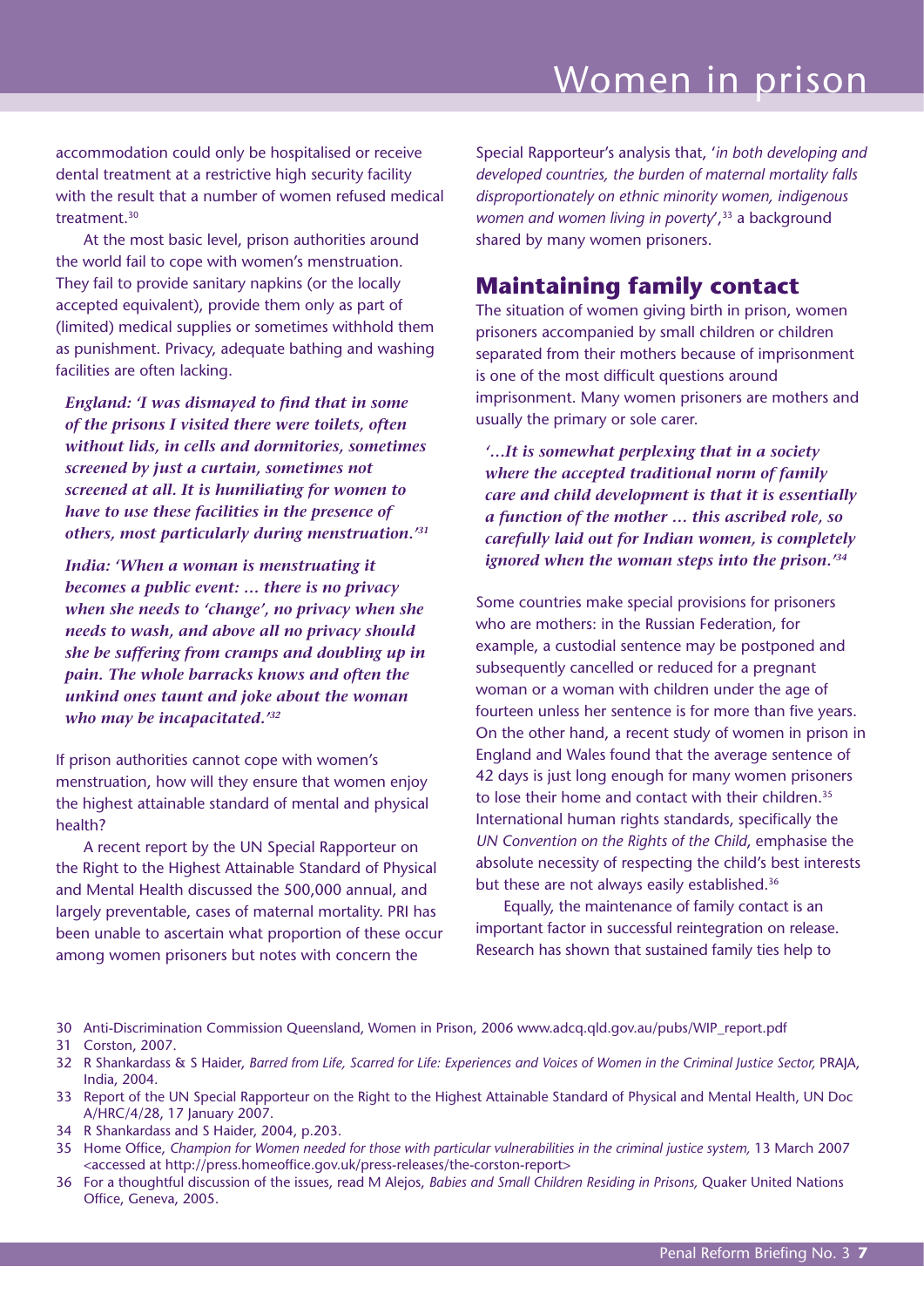improve inmate behaviour; increase the likelihood of regaining custody after release and aid child development – the greatest obstacle to maintaining such bonds being the distance of the prison from the child's home.<sup>37</sup>

In New South Wales Australia, the Department of Correctional Services acknowledged that:

*'We believe that people who maintain contact with their families are less likely to re-offend than people who do not. And we recognise that the types of relationships that people have with their families are very, very important, particularly relationships with children. People, when they come into custody, are dislocated from their families and from their social support network. One of the challenges for people when they return to the community after they have been in custody is to get those relationships operating again and, therefore, the visits process is a very, very important part of that.'38*

In practice, however, the Mother and Children programme at Emu Plains women's prison in New South Wales has all but ceased following changes to the visit protocol. The programme had fostered bonding between imprisoned mothers and their children by allowing all day visits with lunch provided by the local Rotary Club. The current system allows for two-hour block visits only.39

### **Education, training and rehabilitation**

Article 10(3) of the *International Covenant on Civil and Political Rights* states the 'penitentiary system shall comprise treatment of prisoners, the essential aim of which shall be their reformation and social rehabilitation'. The provision of education and training are therefore central to the successful reintegration of prisoners on release. However, the characteristics of women's imprisonment – that there are fewer women in prison than men who are mostly serving shorter sentences – impact on their access to education and

training. This is the case even where government policies encourage the provision of education and training. As the German government has commented:

*'Because there are fewer women in prison and because the composition of their group varies, it is extremely difficult to offer vocational training courses – especially courses differing in content – in the institutions. Here it will depend either on if there is an institution for men close by, in which case vocational training measures can be arranged for men and women together in a co-educational context, or – which is preferable – on if women can be allowed to participate in vocational training outside the institution.'40*

#### Other restraints apply to vocational work:

 *'Section 41 of the Prison Act places inmates under an obligation to perform work. This duty, however, only applies to work which is in keeping with their physical abilities and which they are able to perform owing to their physical state. Otherwise, work would not be treatmentbased, but punishment-based … The work is to be economically productive, because of the tense situation on the labour market, there is a high level of unemployment in penal institutions too (approx. 50 per cent).'41*

At a minimum, women should have equal access to educational and training facilities as men, and these should be designed to equip them for release. There is some justified criticism that vocational training for women in prison is gender stereotypical, such as hairdressing, sewing or cooking. These should not be the only options and, where they are offered, they should reflect the women's employment preferences and lead to genuine employment possibilities on release.

Even small-scale projects can have a positive impact. Week-long health camps for women prisoners in India provide physical health examinations but are also used

- 37 See for example, Tennessee Department of Corrections, *Impact of Incarceration on Children,* 2003
- 38 Mr L. Grant, Assistant Director of the Department of Corrections, New South Wales, Australia to the General Purposes Committee No 3 on 17 November 2006.
- 39 Justice Action Australia, 'Emu Plains Update 07' <accessed at www.justiceaction.org.au/index.php?option=com\_content&task= view&id=210&Itemid=104>
- 40 Cited in Quaker Council for European Affairs, *Women in Prison: A Review of the Conditions in Member States of the Council of Europe, 2007.*
- 41 Cited in Quaker Council for European Affairs, 2007.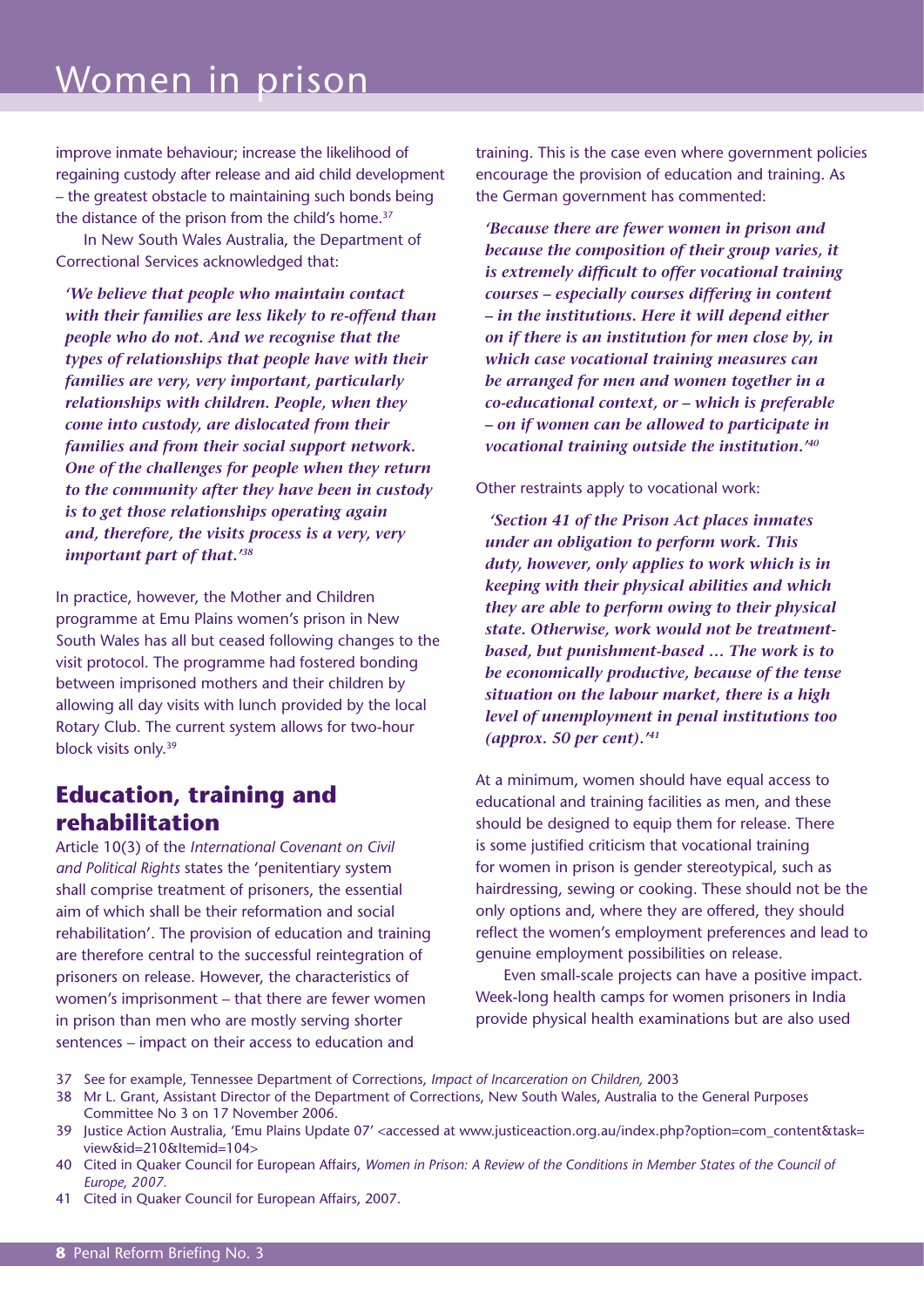

**Mordorvia Women's Prison, Russian Federation** Camellel Credit: PRI / Sophie Brandstom, 2004

to identify mental health problems. Other benefits of such programmes are to instil in prisons and prison staff that the inmates' health is an important issue, and to break the usual prison routine and bring the prisoners, staff and people from the outside together.<sup>42</sup> In women's prison IK-6 in Orlovskaya in the Russian Federation, women with mental health problems, some of whom have committed serious crimes, are involved in theatre therapy aimed at solving deep emotional problems by learning to express their feelings and experiences with positive results.

Particularly for women who have lost their home or custody of their children while in prison, and this can happen as a result of only a short sentence, steps must be taken to ensure that they are not trapped between finding a home, regaining custody of their children or finding paid work on release.

## **International standards relating to women in prison**

*'The concept of equality means much more than treating all persons in the same way. Equal treatment of persons in unequal situations will operate to perpetuate rather than eradicate injustice.'43*

International law requires that all persons deprived of their liberty shall be treated with humanity and with respect for the inherent dignity of the human person and that the penitentiary system shall comprise treatment of prisoners, the essential aim of which shall be their reformation and social rehabilitation.<sup>44</sup>

As the UN Human Rights Committee has pointed out, this imposes on states a positive obligation towards

- 42 PRI, PRAJA and the Andhra Pradesh Prisons Department, *Where the Mind is without Fear and the Head is Held High,* India, 2001, pp 24-27.
- 43 Office of the UN High Commissioner for Human Rights, Fact Sheet No.22, Discrimination against Women: The Convention and the Committee, Geneva, undated.
- 44 Articles 10(1) and 10(3) of the *International Covenant on Civil and Political Rights.*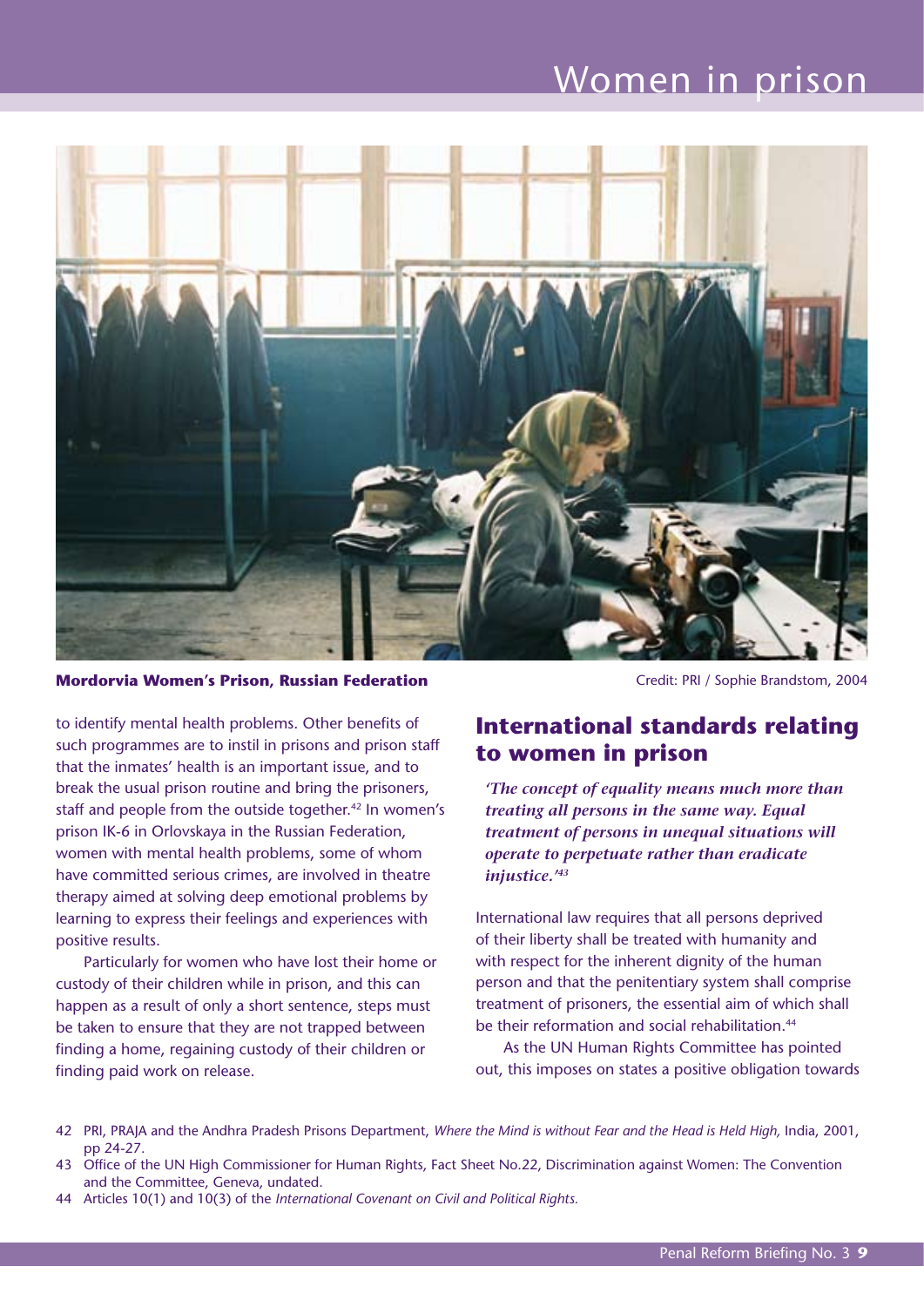persons who are particularly vulnerable because of their status as persons deprived of liberty, and complements for them the ban on torture or other cruel, inhuman or degrading treatment or punishment. Prisoners may not be subjected to any hardship or constraint other than that resulting from the deprivation of liberty; respect for the dignity of such persons must be guaranteed under the same conditions as for that of free persons.<sup>45</sup>

These provisions are enforced by the *Convention on the Elimination of All Forms of Discrimination against Women*. The *UN Declaration on the Elimination of Violence against Women* states that violence against women includes physical, sexual or psychological violence, perpetrated or condoned by the State.

Specific standards that recognise the special needs and circumstances of female prisoners are included in the *Body of Principles for the Protection of All Persons under Any Form of Detention or Imprisonment* (the need for specific measures to protect the rights and special status of women, especially pregnant women and nursing mothers).

*The Standard Minimum Rules for the Treatment of Offenders* state that female prisoners should be separated from male prisoners and supervised by female officers. It also requires the provision of special accommodation for all necessary pre-natal and post-natal care and treatment and recommends standards for accommodation, personal hygiene and clothing and bedding.

#### **PRI's response**

2008 marks the 60th anniversary of the promulgation of the *Universal Declaration of Human Rights*. The UN's celebration of the anniversary is themed 'Dignity and justice for all of us', which reinforces the vision of the Declaration as a commitment to universal dignity and justice and not something that should be viewed as a luxury or a wish-list*.* 46

PRI believes that women in conflict with the criminal justice system need dignity and justice. Imprisonment should only be used as a penalty when absolutely necessary and only in proportion to nature of the crime. Going to prison *is* the punishment – the conditions

of imprisonment must not be an additional penalty, particularly when they are discriminatory in any way or form.

The rapid increase in the number of women being imprisoned in many countries owes more to politicians' fear of being seen to be 'soft on crime' than to an increase in women's criminality. The politicians' view is not necessarily supported by public opinion. A recent survey in the UK, for example, showed that 67 per cent of those asked said prison was not likely to reduce offending by women and 73 per cent did not think mothers of young children who commit non-violent crimes should be detained. There was overwhelming support for community alternatives to prison such as centres where women are sent to address the causes of their criminal behaviour accompanied by compulsory work in the community.47 The *Corston Report*, a review of women with particular vulnerabilities commissioned by the UK Government, called for the establishment of a six-month timetable to close down existing women's prisons and replace them with a local network of small custodial units reserved only for those who are a danger to the public.<sup>48</sup>

Women in conflict with the criminal justice system have, in the main, committed petty, nonviolent offences; they come from impoverished and marginalised parts of society; and they tend to have a background of physical and emotional abuse, mental health problems and alcohol or drugs dependency. These are the problems that need to be addressed and solutions can often be found without resorting to custodial sentences.

Women prisoners are often primary or sole carers and their incarceration can have a devastating effect on their family, particularly on young children. This needs to be considered before mothers are sent to prison.

Where women do need to be removed from society, it should only be for a proportional length of time with the emphasis on rehabilitation and reintegration.

Above all, criminal justice systems must become more woman focused and stop treating women as if they were men. Government and prison authorities

48 Corston, 2007. The UK Government's response to the report is available at www.official-documents.gov.uk/document/ cm72/7261/7261.pdf. NGO reactions can be found at www.prisonreformtrust.org.uk/standard.asp?id=1195 and www. fawcettsociety.org.uk/index.asp?PageID=575

<sup>45</sup> UN Human Rights Committee, General Comment 21, 10 April 1992.

<sup>46</sup> See www.ohchr.org/EN/UDHR/Pages/60UDHRIntroduction.aspx

<sup>47</sup> Prison Reform Trust, *Public say stop sending women to prison,* 6 March 2007.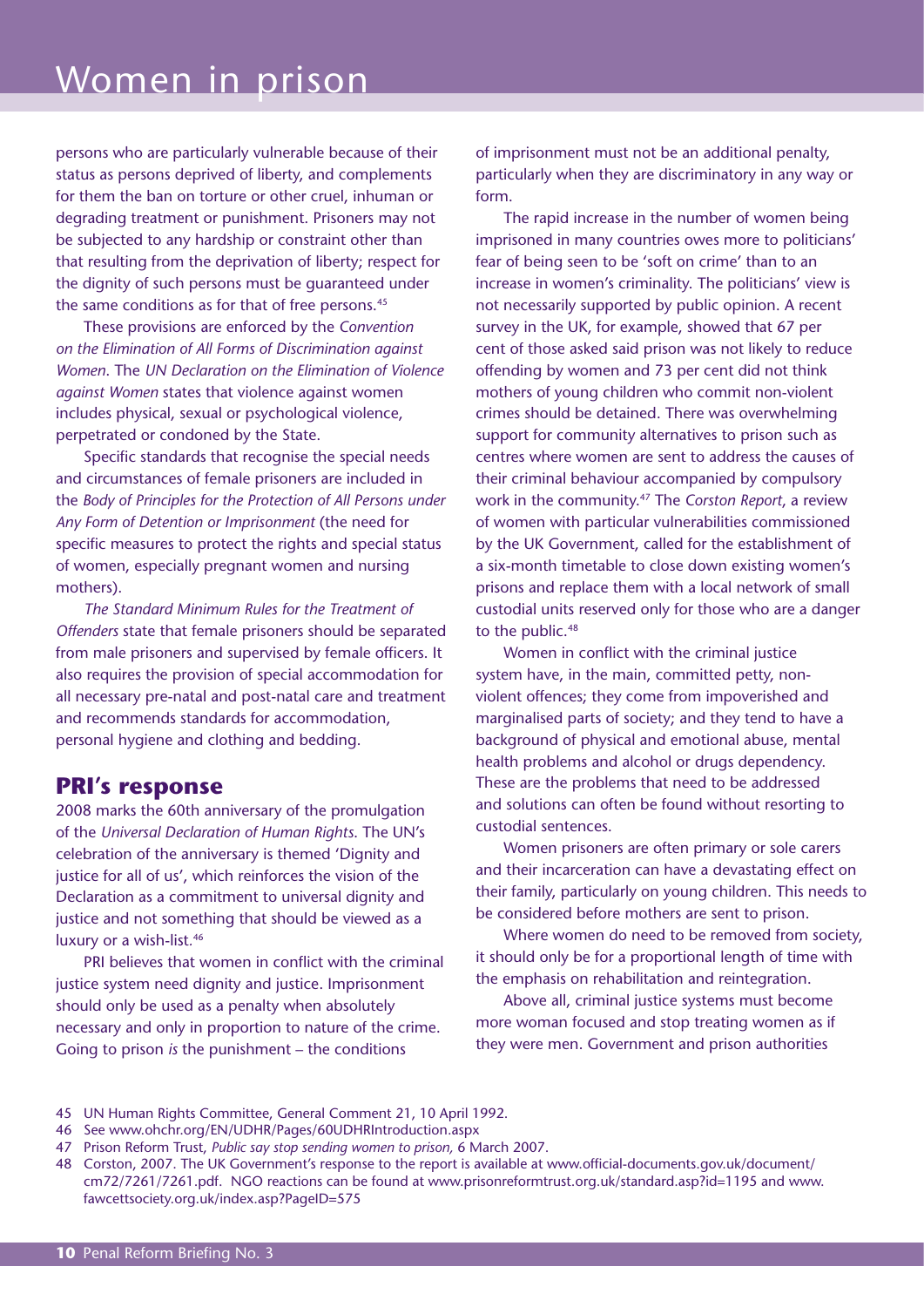around the world are failing women prisoners by act and omission and the most urgent change needed is for criminal justice and prison systems to be based on laws and policies which do not discriminate against women but respond to their specific needs. Vigorous inspection systems must scrutinise the implementation of such policies to ensure that high standards are met and maintained.

### **PRI's work for women in prison**

PRI's programme work has focused on developing and extending rehabilitation and resettlement services to women and girls in prison, improving support to babies and small children who are imprisoned with their mothers and promoting alternative sanctions to custody.

In South Asia, PRI has worked with the Andhra Pradesh Prisons Department to establish counselling services and psychological support to women prisoners, as well as provide relevant training for prison staff.<sup>49</sup>

In the Russian Federation, attention has focused on the development of rehabilitation and educational services for female offenders at the juvenile colony for girls. With help from PRI, creative study groups have been established in the colony, including drama, sport, needlework and flower-growing. Ongoing research with the girls is helping identify their support needs on release and the availability of appropriate services in the community. To improve communication between correctional institutions and community-based services working with young offenders, PRI has organised meetings and conferences for prison staff and NGO representatives.

Conditions of detention for women imprisoned with their babies are also of concern in the Russian Federation. PRI has been monitoring living conditions for women prisoners in Colony No.2 in Mordorvia and working with the prison department and local prison administration to advocate for women's increased access to their babies. More generally, PRI has been lobbying for the development of state policy on babies and small children imprisoned with their mothers, both in Russia and Ukraine. The needs of imprisoned babies and small children was just one of the problems identified at a regional conference on women in prison, which took place in Gomel, Belarus in October 2007. The resulting *Gomel Declaration on the Execution of Punishments for* 

#### **Gomel Declaration on the Execution of Punishments for Women (2007)**

Key recommendations for participating countries (Belarus, Russian Federation, and Ukraine) and elsewhere:

- 1. Establish a special department at a high level of the penitentiary system responsible for the implementation of criminal punishments for women;
- 2. Improve the status of educational, psychological and social services staff within the penitentiary system, recognising their key role in social integration and the preparation of offenders for release;
- 3. Improve the legal basis relating to the sentencing and carrying out of punishments for women including criminal and criminal-executive legislation:
- 4. Enhance the legal protection of imprisoned women;
- 5. Reduce the application of custodial punishments for women; extending the application of alternative punishments within the community;
- 6. Develop and improve a system of preparation for release, social rehabilitation and follow-up programmes for women released from places of detention;
- 7. Give special attention to young girls in places of detention;
- 8. Adopt a national plan of action with regard to babies and young children accompanying their mothers in places of detention.

*Women,* which was developed by prison staff, social workers, medical professionals, NGO representatives and government officials from Russia, Belarus and Ukraine, outlines a series of recommendations for prison systems in the respective countries.

Finding employment and accessing social support are typical problems faced by women in Georgia on their release from prison. In response, PRI is working with the Penitentiary Department, NGOs and local businesses to establish a training centre at the women's prison in Tbilisi. Once completed, the training centre will not only provide vocational courses that are tailoured to

49 PRI, PRAJA and the Andhra Pradesh Prisons Department, 2001.